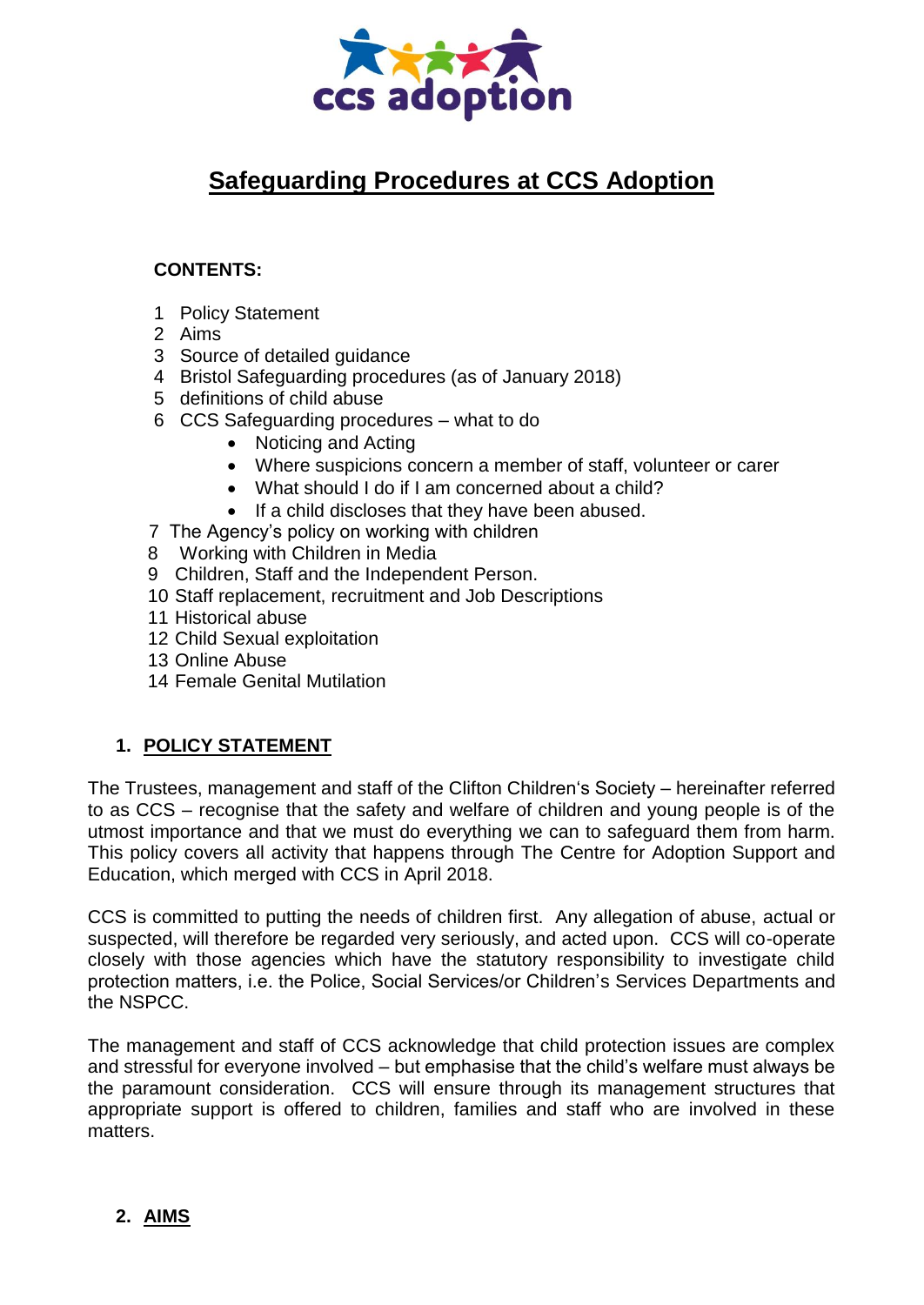- To ensure that all staff/volunteers maintain vigilance which enables them to notice signs and symptoms associated with child abuse and to take appropriate action.
- To ensure that all staff/volunteers have not been the subject of enquiries about previous relevant convictions which may make them unsuitable to care for children.
- To provide appropriate support systems for children, families and staff/volunteers who are involved in child abuse concerns.

# **3. SOURCE OF DETAILED GUIDANCE**

A website containing South West Child Protection Procedures has been created in a partnership which includes all the following authorities:

- BANES
- **Bristol City**
- Devon
- **Gloucestershire**
- Plymouth
- North Somerset
- Somerset
- South Gloucestershire
- Swindon
- Torbay
- Wiltshire
- Cornwall and Isles of Scilly

## <http://www.proceduresonline.com/swcpp>

This site is regularly updated, please consult for latest information.

CCS is based in Bristol. Bristol's Safeguarding Board's website and procedures can be found here:

[www.bristolsafeguarding.org](http://www.bristolsafeguarding.org/)

# **4. Bristol Safeguarding Procedures (correct as of March 2022)**

If you're concerned about the well-being of a child contact the First Response Team on 0117 903 6444

When our offices are closed call the Emergency Duty Team on 01454 615 165.

If the child is at immediate risk call the Police on 999.

If you're unable to use a phone, [tell us your preferred communication method.](https://www.bristol.gov.uk/social-care-health/first-response-communication-preferences-form)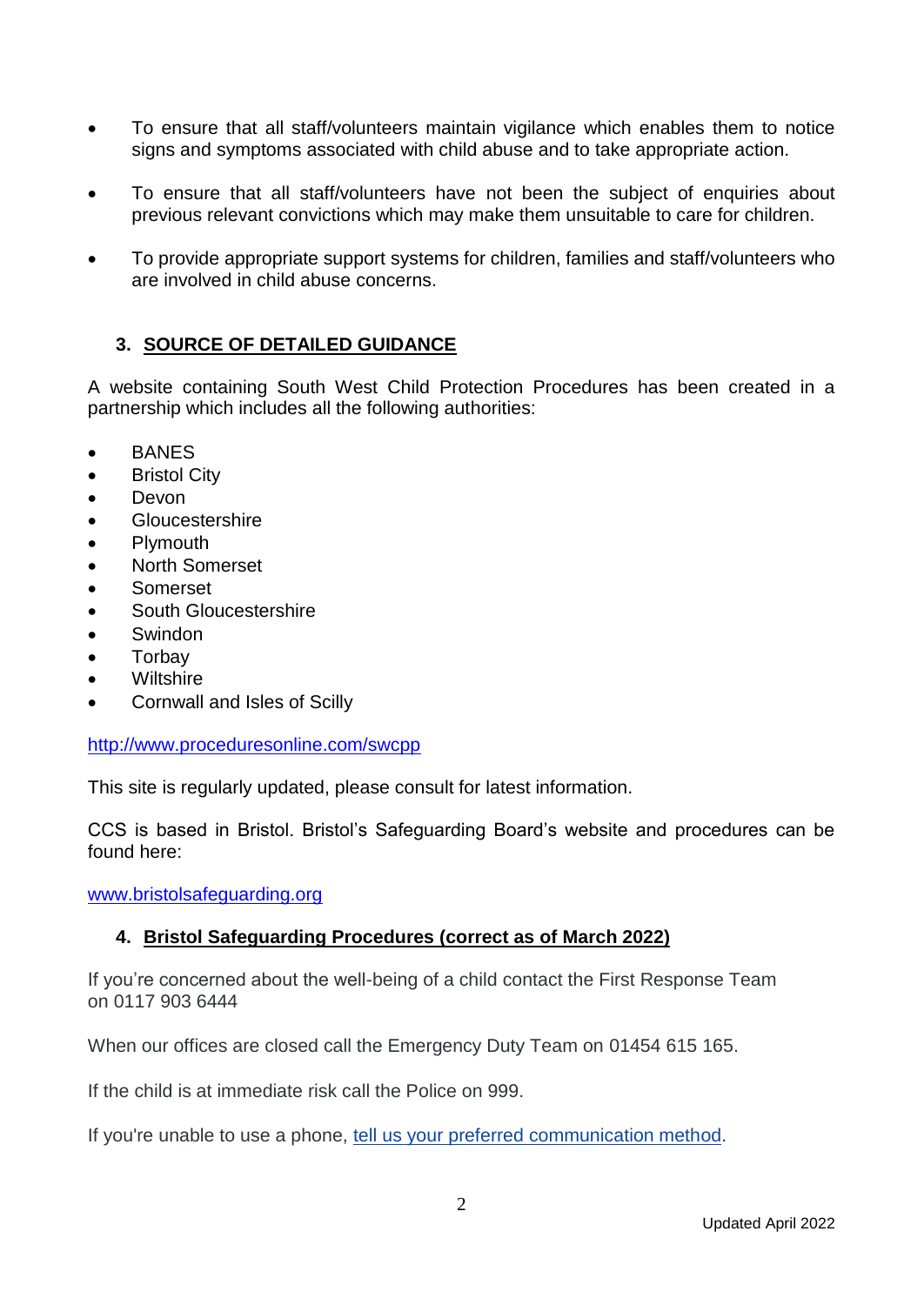Other numbers you can call:

- NSPCC 24-hour Helpline: 0808 800 5000 (free from a landline)
- NSPCC Text helpline: 88858 (service is free and anonymous)
- Police: 101 (non-emergency calls)

## **Safeguarding**

You should make a referral

- to the police on 999 if you are currently witnessing a child being harmed or in a situation of immediate risk
- to First Response straight away on 0117 903 6444 if your concern relates to a disclosure of abuse requiring a same day response.

#### **Support and advice**

A list of support and advice services available for young people can be found on the website.

#### **For professionals working with children**

Anyone who works with children has a role in safeguarding and child protection.

Fill in the [First Response online form](https://www.bristol.gov.uk/en_US/social-care-health/report-concern-about-child-for-professionals) if you're concerned about a child.

<https://www.bristol.gov.uk/social-care-health/first-response-referral>

#### **Other numbers you can call:**

- NSPCC 24-hour Helpline: 0808 800 5000 (free from a landline)
- NSPCC Text helpline: 88858 (service is free and anonymous)
- Police: 101 (non-emergency calls)

## **Concerns about an adult working with children**

If you have any concerns about an adult who works with children, details about how to contact the Local Authority Designated officer can be found here: [https://bristolsafeguarding.org/children/lado-concerns-about-professionals/.](https://bristolsafeguarding.org/children/lado-concerns-about-professionals/) They can also be contacted by telephone or email.

Email: [childprotection@bristol.gov.uk](mailto:childprotection@bristol.gov.uk)

Telephone: 0117 903 7795

## **Ofsted Whistleblower hotline**

If you are concerned about the safeguarding practices and procedures of professionals / volunteers working with children you should follow the complaints policy of the organisation you are working with in the first instance.

For professionals within an organisation you should first read your employer's whistleblowing policy and then raise your concerns with your employer. If your employer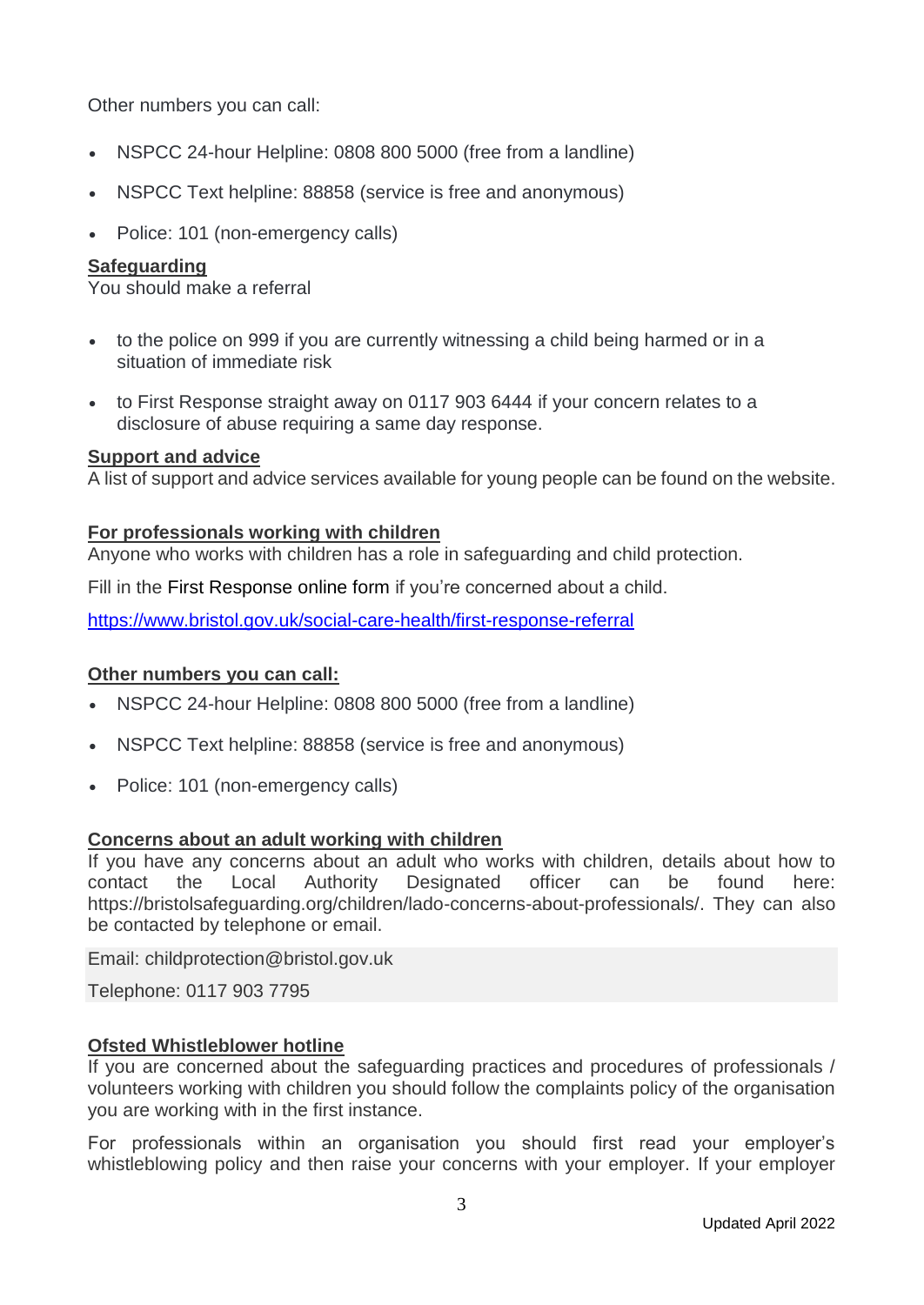does not have a whistleblowing policy, or if you are still not sure how to raise your concerns with your employer or someone else, it is suggested that you first get free, confidential advice from the independent whistleblowing charity **Public Concern at Work** ; they can help you to decide whether and/or how to raise your concern.

You can call on **020 7404 6609** or email **[helpline@pcaw.co.uk](mailto:helpline@pcaw.co.uk)**

For further information, go to the Public Concern at Work website **[www.pcaw.co.uk](http://www.pcaw.co.uk/)** which includes guidance on whistleblowing legislation.

If it is not possible to reach a satisfactory conclusion with the above processes you may wish to consider contacting Ofsted.

You can contact the Ofsted hotline in three ways.

- Call on 0300 123 3155 (Monday to Friday from 8.00am to 6.00pm).
- Email at [whistleblowing@ofsted.gov.uk](mailto:whistleblowing@ofsted.gov.uk)
- Write: WBHL, Ofsted, Piccadilly Gate, Store Street, Manchester M1 2WD

# **5. DEFINITION OF CHILD ABUSE**

## **The Department of Health, in its publication Working Together to Safeguard Children (2018) defines child abuse under four categories:**

#### *Abuse*

*A form of maltreatment of a child. Somebody may abuse or neglect a child by inflicting harm or by failing to act to prevent harm. Children may be abused in a family or in an institutional or community setting by those known to them or, more rarely, by others. Abuse can take place wholly online, or technology may be used to facilitate offline abuse. Children may be abused by an adult or adults or another child or children.*

#### *Physical Abuse*

*Physical abuse may involve hitting, shaking, throwing, poisoning, burning or scalding, drowning, suffocating, or otherwise causing physical harm to a child.*

*Physical harm may also be caused when a parent fabricates the symptoms of, or deliberately induces illness in a child;*

#### *Emotional Abuse*

*Emotional abuse is the persistent emotional maltreatment of a child such as to cause severe and persistent effects on the child's emotional development, and may involve:*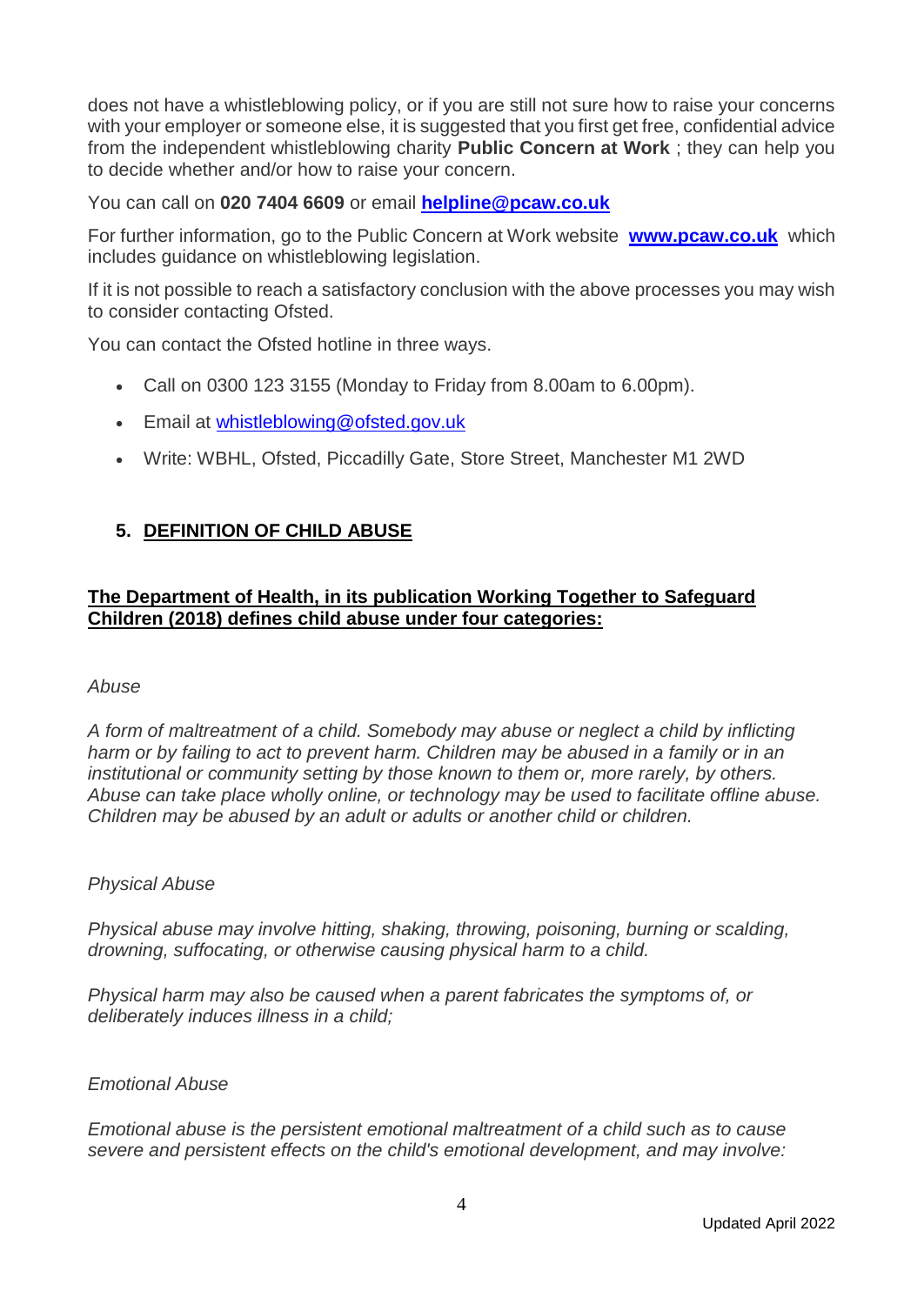- *Conveying to children that they are worthless or unloved, inadequate, or valued only insofar as they meet the needs of another person;*
- *Not giving the child opportunities to express their views, deliberately silencing them or 'making fun' of what they say or how they communicate;*
- *Imposing age or developmentally inappropriate expectations on children. These may include interactions that are beyond the child's developmental capability, as well as overprotection and limitation of exploration and learning, or preventing the child participating in normal social interaction;*
- *Seeing or hearing the ill-treatment of another e.g. where there is domestic abuse;*
- *Serious bullying (including cyberbullying);*
- *Causing children frequently to feel frightened or in danger;*
- *Exploiting and corrupting children.*

Some level of emotional abuse is involved in all types of maltreatment of a child, though it *may occur alone.*

#### *Sexual Abuse*

*Sexual abuse involves forcing or enticing a child or young person to take part in sexual activities, not necessarily involving a high level of violence, whether or not the child is aware of what is happening. The activities may involve physical contact, including assault by penetration (for example: rape or oral sex) or non-penetrative acts such as masturbation, kissing, rubbing and touching outside of clothing.*

*Sexual abuse may also include non-contact activities, such as involving children in looking at or in the production of sexual images, watching sexual activities, encouraging children to behave in sexually inappropriate ways or grooming a child in preparation for abuse. Sexual abuse can take place online, and technology can be used to facilitate offline abuse. Sexual abuse is not solely perpetrated by adult males. Women can also commit acts of sexual abuse, as can other children.*

*In addition; Sexual abuse includes abuse of children through sexual exploitation which occurs where an individual or group takes advantage of an imbalance of power to coerce, manipulate or deceive a child or young person under the age of 18 into sexual activity (a) in exchange for something the victim needs or wants, and/or (b) for the financial advantage or increased status of the perpetrator or facilitator. The victim may have been sexually exploited even if the sexual activity appears consensual. Child sexual exploitation does not always involve physical contact; it can also occur through the use of technology.*

- *A child under the age of 13 is not legally capable of consenting to sex (it is statutory rape) or any other type of sexual touching;*
- *Sexual activity with a child under 16 is also an offence;*
- *It is an offence for a person to have a sexual relationship with a 16 or 17 year old if they hold a position of trust or authority in relation to them;*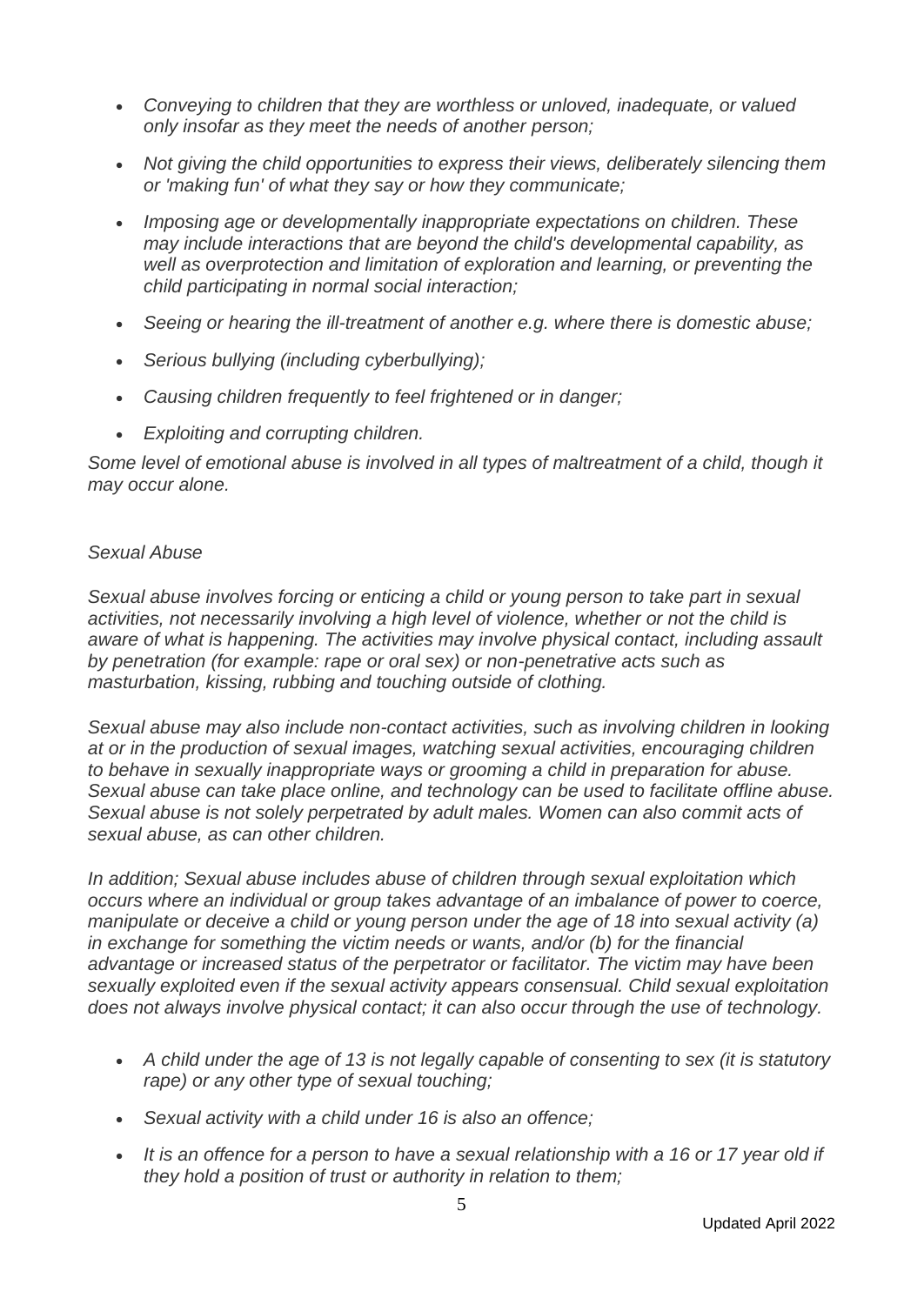- *Where sexual activity with a 16 or 17 year old does not result in an offence being committed, it may still result in harm, or the likelihood of harm being suffered;*
- *Non-consensual sex is rape whatever the age of the victim; and*
- *If the victim is incapacitated through drink or drugs, or the victim or their family has been subject to violence or the threat of it, they cannot be considered to have given true consent; therefore offences may have been committed;*
- *Child sexual exploitation is therefore potentially a child protection issue for all children under the age of 18 years and not just those in a specific age group.*

## *Neglect*

*Neglect is the persistent failure to meet a child's basic physical and/or psychological needs, likely to result in the serious impairment of the child's health or development.*

*Neglect may occur during pregnancy as a result of maternal substance misuse, maternal mental ill health or learning difficulties or a cluster of such issues. Where there is domestic abuse towards a carer, the needs of the child may be neglected.*

*Once a child is born, neglect may involve a parent failing to:*

- *Provide adequate food, clothing and shelter (including exclusion from home or abandonment);*
- *Protect a child from physical and emotional harm or danger;*
- *Ensure adequate supervision (including the use of inadequate care-givers);*
- *Ensure access to appropriate medical care or treatment.*

*It may also include neglect of, or unresponsiveness to, a child's basic emotional, social and educational needs.*

*In addition, research analysing Serious Case Reviews has demonstrated a significant prevalence of domestic abuse in the history of families with children who are subject of Child Protection Plans. Children can be affected by seeing, hearing and living with domestic abuse as well as being caught up in any incidents directly, whether to protect someone or as a target. It should also be noted that the age group of 16 and 17 year olds have been found in recent studies to be increasingly affected by domestic abuse in their peer relationships.*

*It should therefore be considered in responding to concerns that the Home Office [Definition of domestic abuse \(2013\)](https://www.gov.uk/government/publications/definition-of-domestic-violence-and-abuse-guide-for-local-areas) is as follows:*

*"Any incident or pattern of incidents of controlling, coercive or threatening behaviour, violence and abuse between those aged 16 or over, who are or have been intimate partners or family members regardless of gender and sexuality.*

*This can encompass, but is not limited to, the following types of abuse:*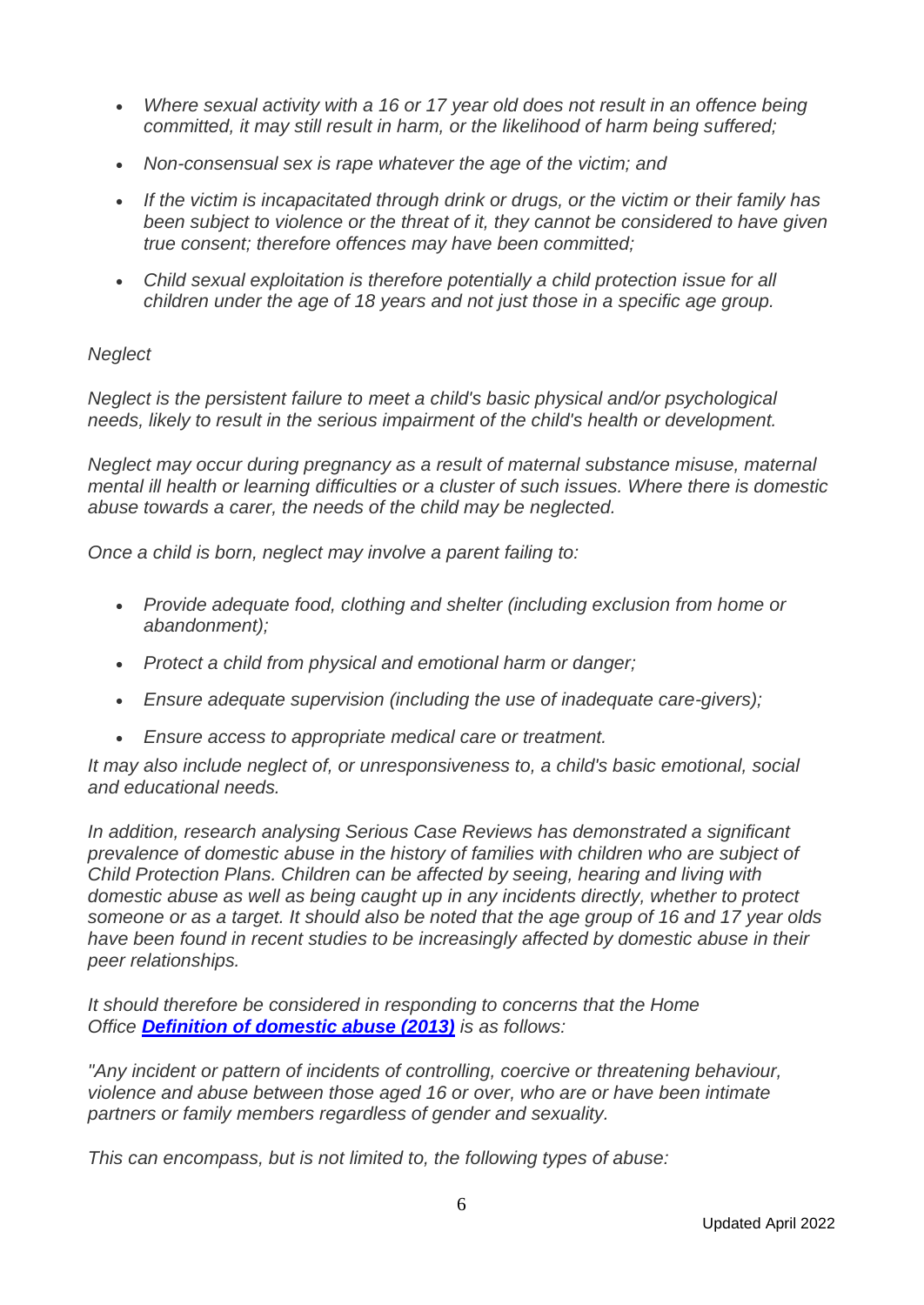- *Psychological;*
- *Physical;*
- *Sexual;*
- *Financial;*
- *Emotional.*

*Controlling behaviour is: a range of acts designed to make a person subordinate and/or dependent by isolating them from sources of support, exploiting their resources and capacities for personal gain, depriving them of the means needed for independence, resistance and escape and regulating their everyday behaviour.*

*Coercive behaviour is: an act or a pattern of acts of assault, threats, humiliation and intimidation or other abuse that is used to harm, punish, or frighten their victim."*

In addition, Working Together to Safeguard Children includes the concept of Contextual Safeguarding which recognises that, as well as threats to the welfare of children from within their families, children may be vulnerable to abuse or exploitation from outside their families. These extra-familial threats might arise at school and other educational establishments, from within peer groups, or more widely from within the wider community and/or online. These threats can take a variety of different forms and children can be vulnerable to multiple threats, including: exploitation by criminal gangs and organised crime groups such as county lines; trafficking, online abuse; sexual exploitation and the influences of extremism leading to radicalisation.

These categories have been accepted by the Agency and are intended to provide professionals with a guide when considering potential situations of abuse. In some instances, more than one category of abuse may be evidenced. This will need to be taken into account when a child protection plan is being prepared.

## **Additional areas of abuse (see section 12 onwards)**

- Child sexual exploitation
- Online abuse
- Female genital mutilation

# **6. CCS's SAFEGUARDING PROCEDURES**

# **6A. Noticing and Acting**

- CCS staff should note any unexpected changes in the appearance or behaviour of a child, particularly one who is very young and cannot use words to signify that s/he has been abused. CCS Staff should also recognise that children with disabilities may be more vulnerable to suffer abuse or may not have the means to effectively communicate what is happening.
- If the situation is urgent, e.g. an injury has been observed, or abuse disclosed, immediate action must be taken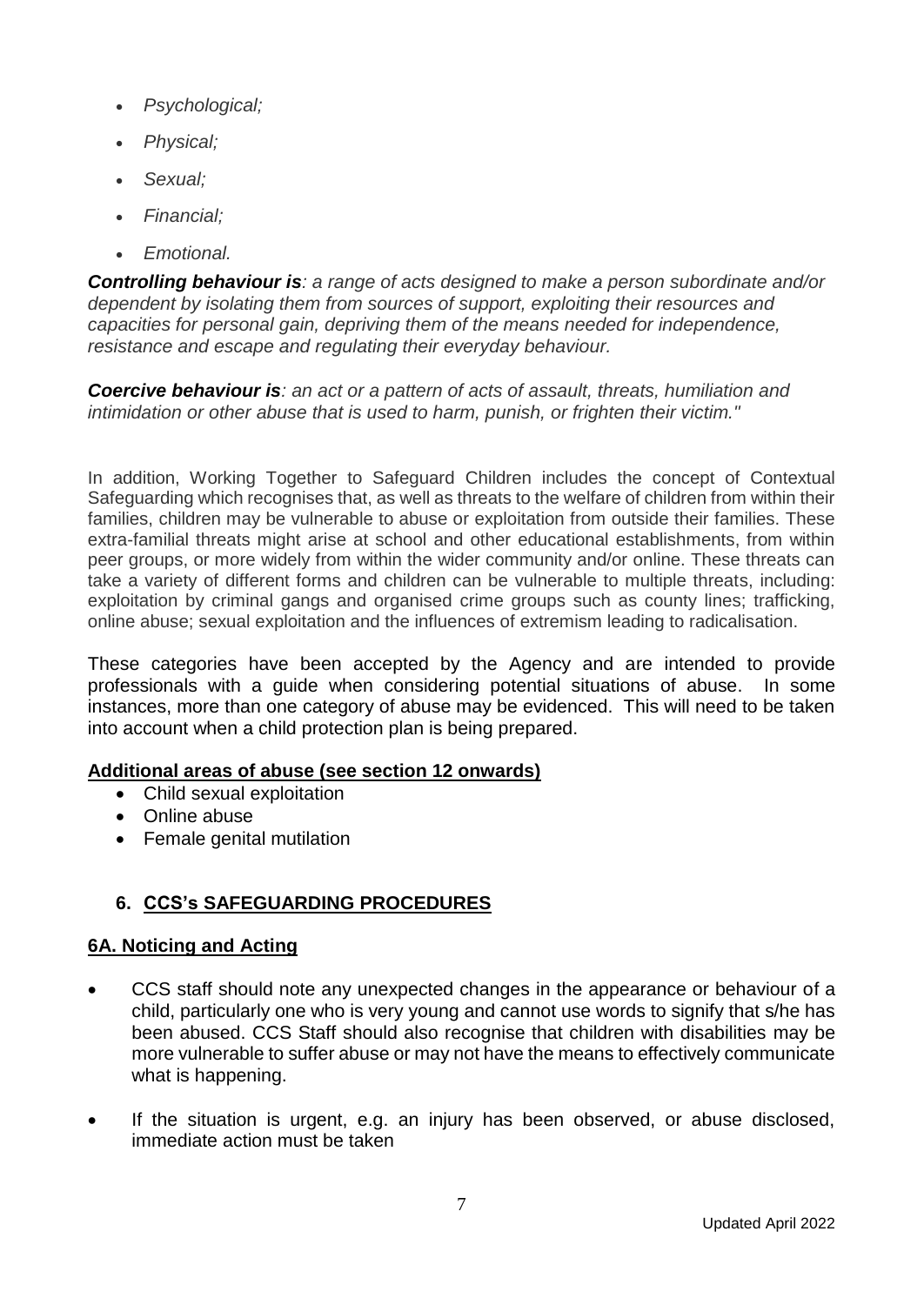- Otherwise, the member of staff should inform their Line Manager and also discuss the circumstances with any other colleagues who may have additional information or relevant expertise. Whilst such consideration is being given, steps must be taken to monitor the child's situation.
- If there is reason to believe that abuse has occurred, a manager will take responsibility for ensuring that the relevant statutory agencies are informed.
- Where there is a potential Safeguarding issue the agencies' safeguarding officer must be notified, who will then lead on decision making around actions.

## **6B. Where suspicions concern a member of staff, volunteer or carer**

- If there is concern about the conduct of a member of the Agency's staff, a volunteer, or prospective adopters/carers, the individual(s) will be temporarily suspended from further duties whilst an investigation is conducted by the Police and Social Services Department.
- Any staff member/volunteer so suspended will be required immediately to hand her/his diary and office keys to a manager, and will not be allowed access to CCS premises, (electronic or paper) files or emails until the investigation has been completed and a decision made about future employment status. The staff member/volunteer will be notified of the progress of the outcome of the investigation.
- When the concern is about a child being looked after by a CCS Carer, the welfare and safety of the child/ren must always be the primary consideration. A decision must be made as to whether or not the removal of the child should be sought, and an agreement made with the Local Authority as to the best course of action. The safety of all other children in the household, including birth children, must also be considered.
- CCS needs to ensure the correct and all relevant Local Authorities are informed of any allegations of abuse. This may include informing the Placing Local Authority as well as the Local Authority in which the child (or birth child of the adopters currently lives).
- During a statutory investigation, no further placements will be made with a CCS Carer until the process is complete and a decision reached about the Carer's future status.
- CCS will co-operate with the statutory agencies during an investigation, and be represented at Strategy Meetings/Case Conferences.
- CCS will follow the relevant Safeguarding Board procedures which may include informing the Local Authority Designated officer, if the allegation is against a professional, which includes prospective/adopters.

# **6C. What should I do if I am concerned about a child?**

If any member of the Agency's staff has a concern regarding the abuse of a child, they should;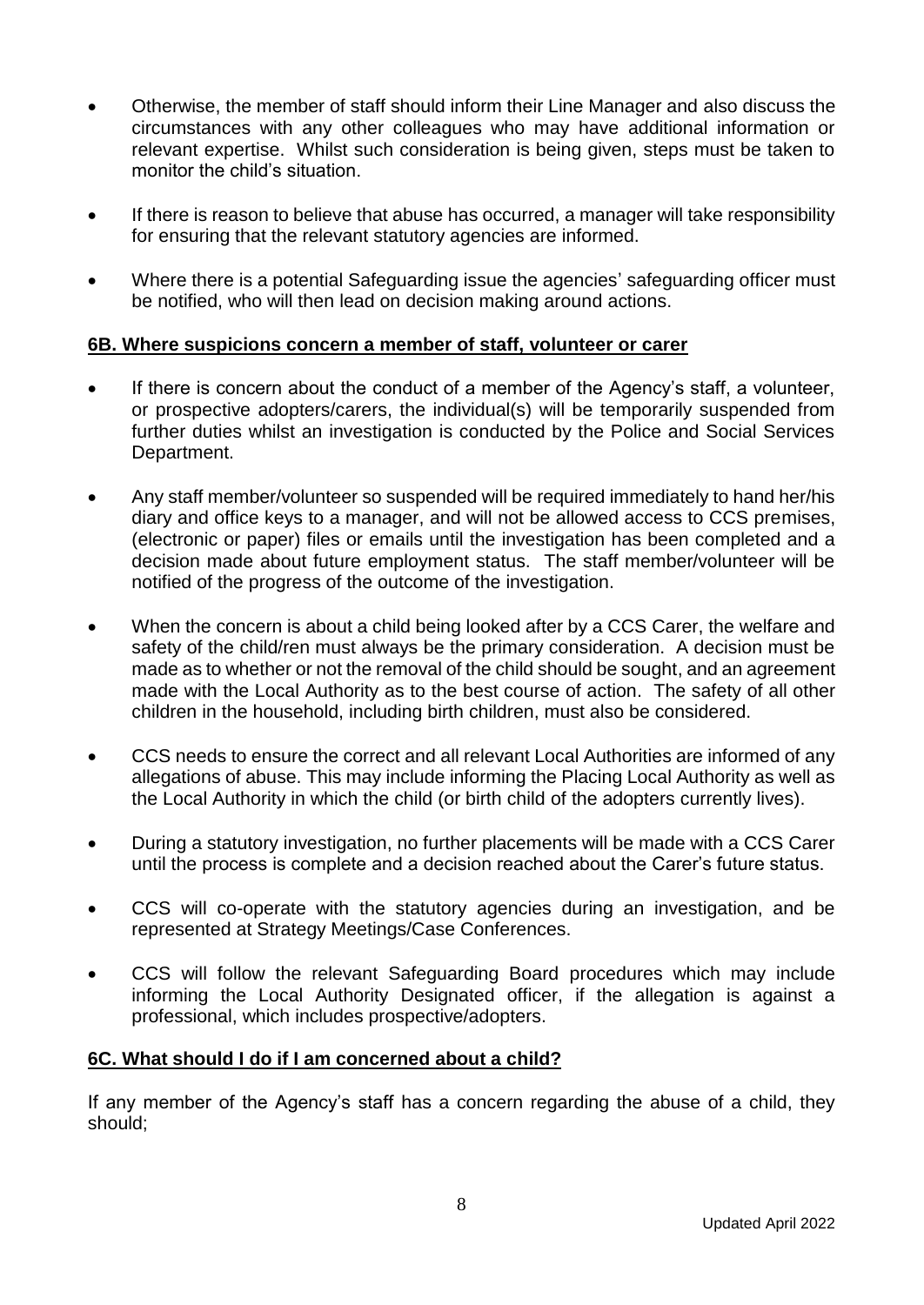- Immediately inform and take advice from their Line Manager, or alternative manager if their line manager is not immediately available.
- Write up their concerns and any concerns expressed by others, within 12 hours of having received them.
- Depending on the seriousness of the concern, and with the agreement of their Line Manager– contact their local Children's Services and/or the Police.
- If the concerns involve a carer or a professional person, the Local Authority Designated Officer (LADO) for the area where the child lives should be contacted.
- If the child has not yet been adopted, after discussing the situation with their Line Manager, report their concerns to the Placing Agency. At the point of initial investigation, they should not discuss the matter with the prospective adopter(s) (if they are the person(s) about whom there is concern).
- The link worker should not take part in the investigation process, but may support the prospective adopter, at an agreed point, in the investigation process.
- Initial agreements about the investigation process should be made at an Inter-Agency meeting, and/or followed up at the Planning Meeting – a copy of the Placing Agency's Child Protection Procedures should be obtained and noted.
- In cases where the adoption is being contested, it is particularly important to address the possibility that genuine or fallacious allegations of abuse may be made.
- If non social work staff (i.e. clerical, administrative or managerial staff) receive a concern about child abuse, they must report it immediately to their Line Manager, Safeguarding Officer or the CEO*.* They should make a note of what their concerns are as soon as possible after the event and keep that in a safe place until a decision has been made about its future retention.
- CCS social worker should ensure all recordings regarding any allegations/investigations and fully written up and recorded on file. The Social Worker's line manager has a responsibility to ensure it is put in the CCS's Safeguarding Log, showing recordings and evidencing Management oversight of the situation.

## **6D. If a child discloses that they have been abused.**

When a child discloses abuse, the need for a criminal investigation may not immediately be apparent and it is possible that some initial questioning of a child may have taken place before the Police and Social Services/or Children's Services Department are involved. Any early discussions with a child should, wherever possible, adhere to the following basic principles;

- Listen to the child, rather than directly question him or her.
- Never stop a child who is freely recalling significant events.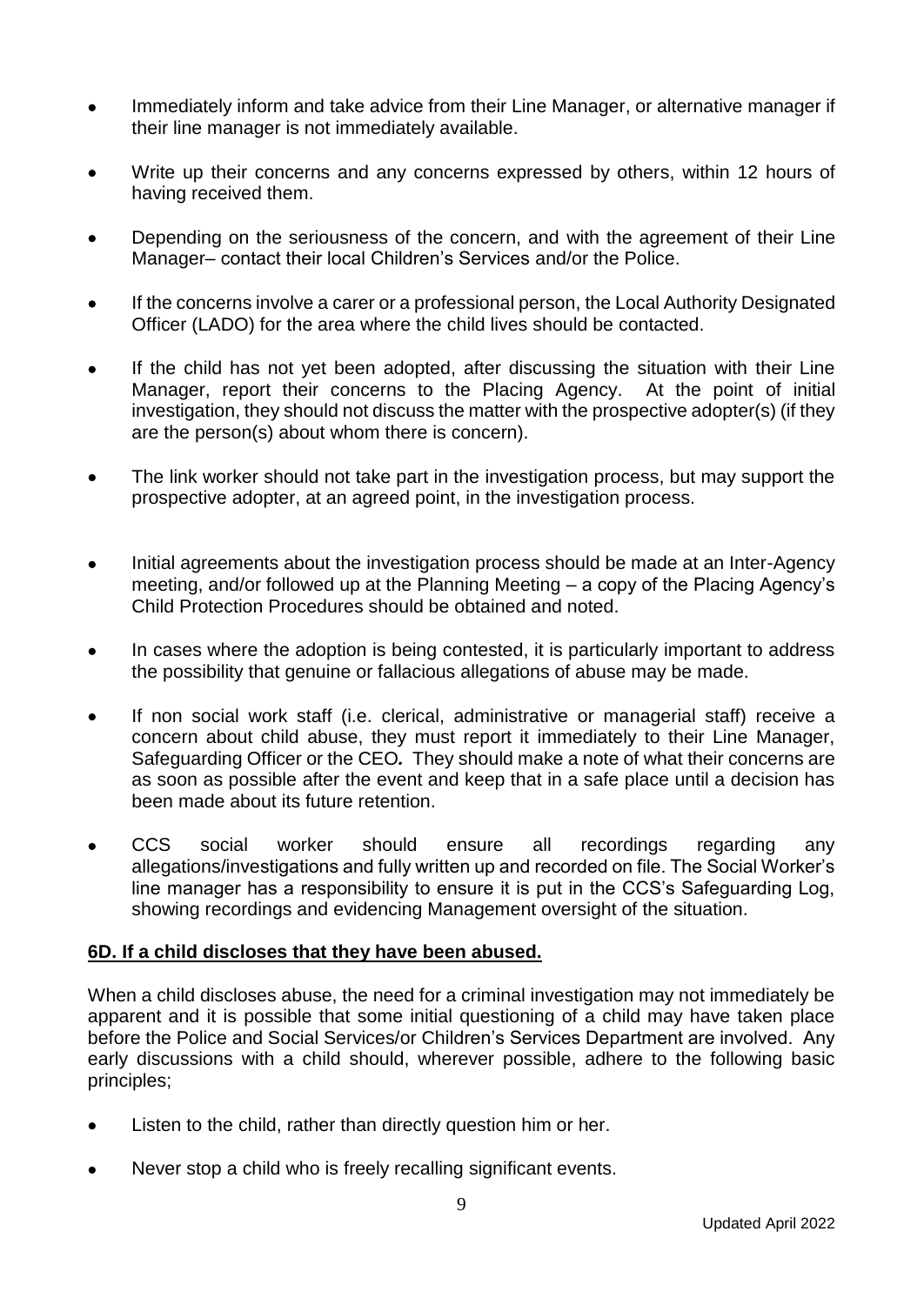- Make a note of the discussion, taking care to record the timing, setting and personnel present as well as what was said.
- Record all subsequent events up to the time of the substantive interview.

Your Line Manager must be kept informed of all developments as they occur.

## **7. The Agency's policy on working with children**

The Agency recognises that the number of people seeking to harm children is probably quite small and in making the following policy statements, it in no way wishes to imply that its staff cannot be trusted with the care of children. These guidelines are as much to protect our staff from fallacious allegations of abuse, as to protect children from any individual who is intent on seeking opportunities to harm a child.

- Wherever possible, ensure that two staff members are always available to jointly work with, or to engage in any activity (e.g. transporting a child) with a child. There may be situations where this is not possible such as when social work staff or therapeutic staff are meeting with children individually as part of their work.
- Where this is not possible or practical, staff should attempt to make use of other adults that are available, e.g. volunteers or carers.
- Staff should pay attention to the gender of staff/child in their activities and maintain a balance that is comfortable for the child, if the child/carer has expressed a preference.
- Staff should think and act carefully to avoid situations which could lead to embarrassment, accusation or temptation. The staff member should consider what is known about the young person and whether there is an increased risk of the child making an allegation, and if so, precautions should be taken to ensure that a situation where this could occur is minimised.
- Where it is felt necessary to engage in one to one activity with a child, either because the child requests this, or where it is felt to be professionally necessary, staff should, wherever possible, ensure that another adult is available (not necessarily in the same room), so that the activity can be observed and so that others are aware that you are with the child. However, this may not be necessary or practical for example when social workers are seeing children one to one at their home or in the community or when therapists are doing a therapeutic session with a child or young person.
- Where it is considered necessary to regularly engage in activities with a child, using one member of staff, those activities should be subject to periodic scrutiny by a member of the Agency's management to ensure that the protection of children and the protection of staff are maintained. This review process must be recorded, signed and dated by the manager and staff members concerned.
- To ensure that the Agency does not avoidably appoint a member of staff, or recruit a volunteer who is a potential abuser, the Agency will require all staff and volunteers who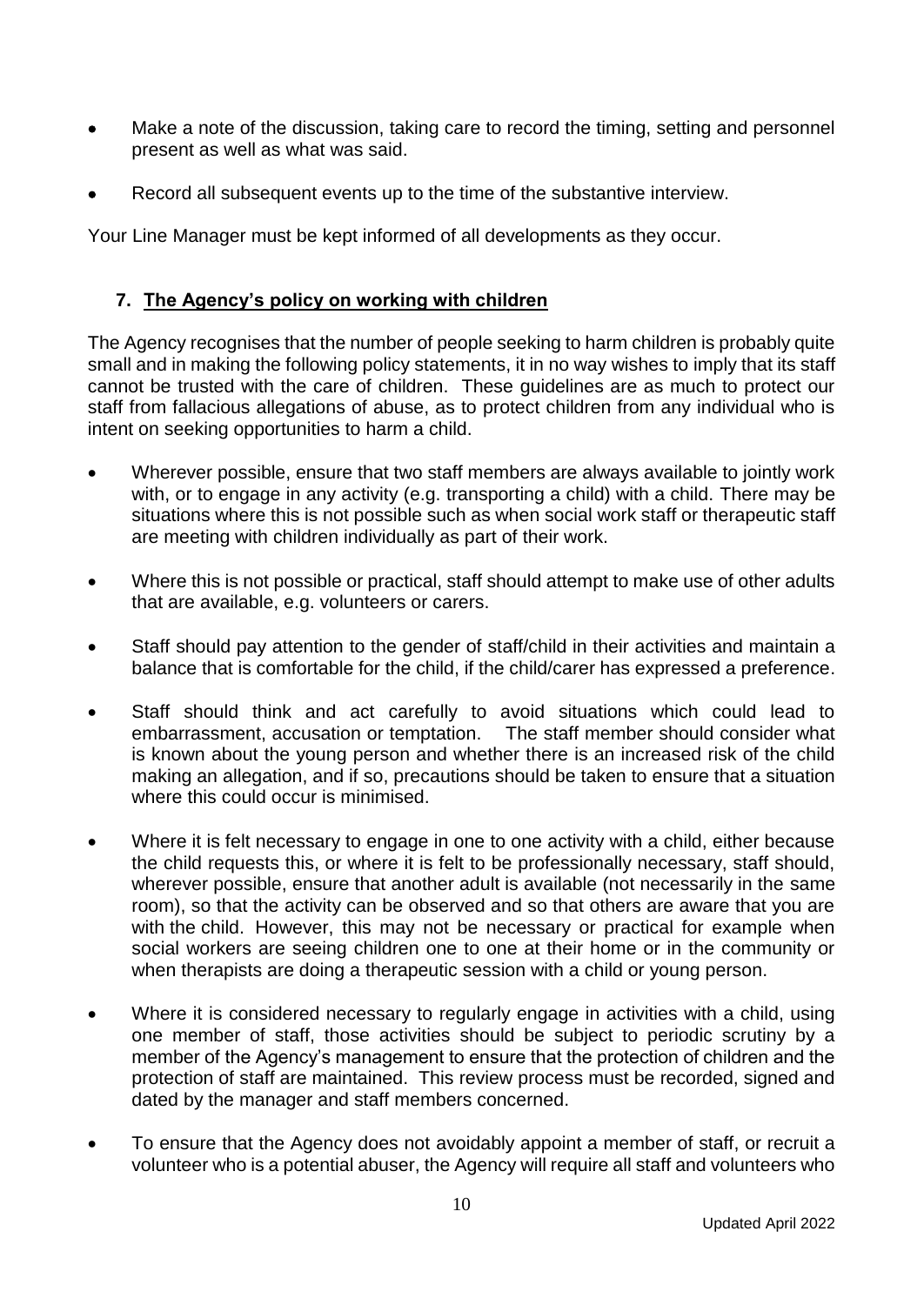have access to children to provide evidence that they do not have a police record of offences against children or other concerning offences. This will be achieved via a safer recruitment process, including taking up two personal references and enquires to the Disclosure and Barring Service.

## **8. Working with Children in Media**

#### **Guidelines on use of children in promotional materials**

## **8A. Featuring children in video clips and online profiling**

- Helps parents connect with the children and participate in the matching process.
- Is well established, works and is growing as people increasingly go online for information.
- BAAF has a range of published guidelines to help you (see below).
- BAAF's [Be My Parent](https://www.bemyparent.org.uk/info-for-agencies/using-video-clips/) has been using online profiling successfully since 2007, with skilled editors. Ensuring guidelines are met and profiles optimised.
- Linkmaker uses online profiling of children, through highly secure internet log ins/portals.

## **8D. Useful sources of stock photos currently being used by CCS Adoption (2018)**

[www.pixabay.com](http://www.pixabay.com/)

[www.unsplash.com](http://www.unsplash.com/)

[www.pexels.com](http://www.pexels.com/)

#### **8E. Publications**:

• BAAF Practice Note 48 – Featuring Children in the Mainstream MediaBAAF Good Practice Guide 41 – Profiling Children

•

## **9. Children, Staff and the Independent Person.**

CCS recognises that it is a sad but common feature of situations where children have been abused that an adult (or young person) has exploited power over the child in order to gain submission or silence. Whilst some of this power may derive from superior physical strength, it may also stem from the power relationship inherent in the situation.

By virtue of its business, CCS is engaged in making major decisions about children's lives, and necessarily holds much of the power. This means that people working for CCS could potentially abuse power.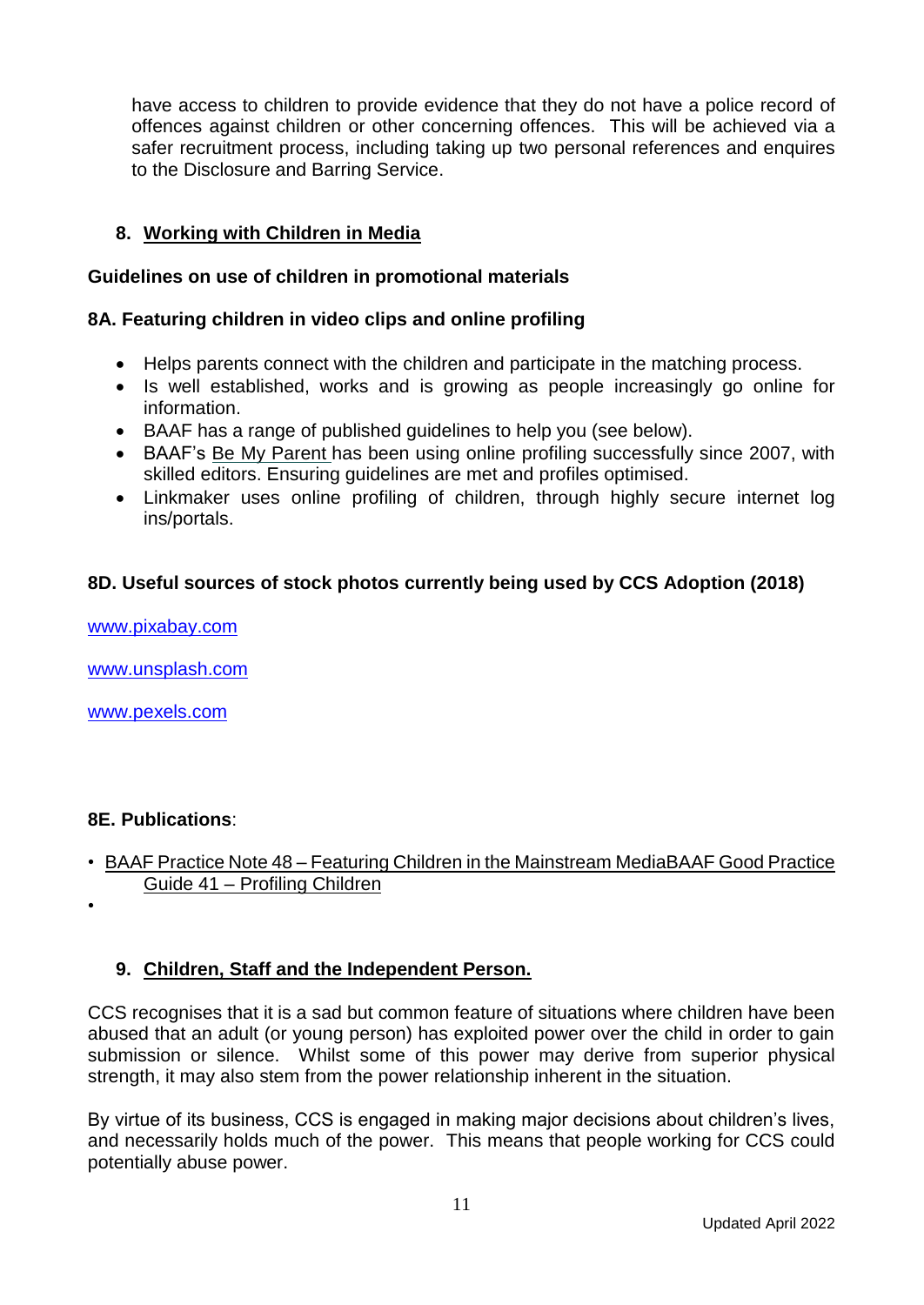In order to redress this power imbalance, as far as this is possible, CCS requires the children with and for whom its staff work to be empowered in the following ways:

- By the social work staff explaining to all children and young people with whom they work (taking into account age and level of understanding) that they have the right, if they wish, to talk with an Independent Person – particularly if they feel they have been abused or unfairly treated by a CCS representative. (See also Children's complaints leaflet )
- By the Agency providing such children with the means to access an Independent Person.

It is also possible that a member of staff or volunteer may wish to discuss a concern about possible child abuse by a colleague. S/he may have observed the colleague acting in a suspicious manner and be unsure how to deal with the situation. S/he should, in the first instance, discuss the situation with the Line Manager. Should this not be appropriate, because of the particular circumstance, CCS will extend the facility of speaking with an Independent Person to the staff member/volunteer. (See also Whistleblowing Policy).

CCS will ensure that the Independent Person is provided with a clear brief for the task, and a copy of these Guidelines, with a view to stopping any abuse disclosed by a child or staff member/volunteer. The Independent Person will be told how to make a referral to the statutory services if s/he deems that to be necessary.

## **10.Staff replacement, recruitment and Job Descriptions**

This Agency will treat all people wishing to work for it, whether paid or voluntary, as applicants for a particular post. All applicants will be asked to complete an application form, which seeks the following basic information:

- Their full name, date of birth, current address and any recent changes of address.
- Details of previous experience, voluntary or paid, of working with children, if any.
- Permission to contact, in writing, and in person, at least two referees who have experience of their work or contact with children.
- Details of any convictions for criminal offences against children, including any "spent" convictions under the Rehabilitation of Offenders Act 1974.
- The outcome of a Disclosure and Barring Service check.

The Agency will periodically review the job descriptions of all its staff to ensure that each individual has their main tasks identified and that they are aware of the Agency's child protection policy.

All job descriptions will include information for the post holder indicating to whom they are accountable, who will supervise their work and to whom they should report any concerns about the actual or suspected abuse of children.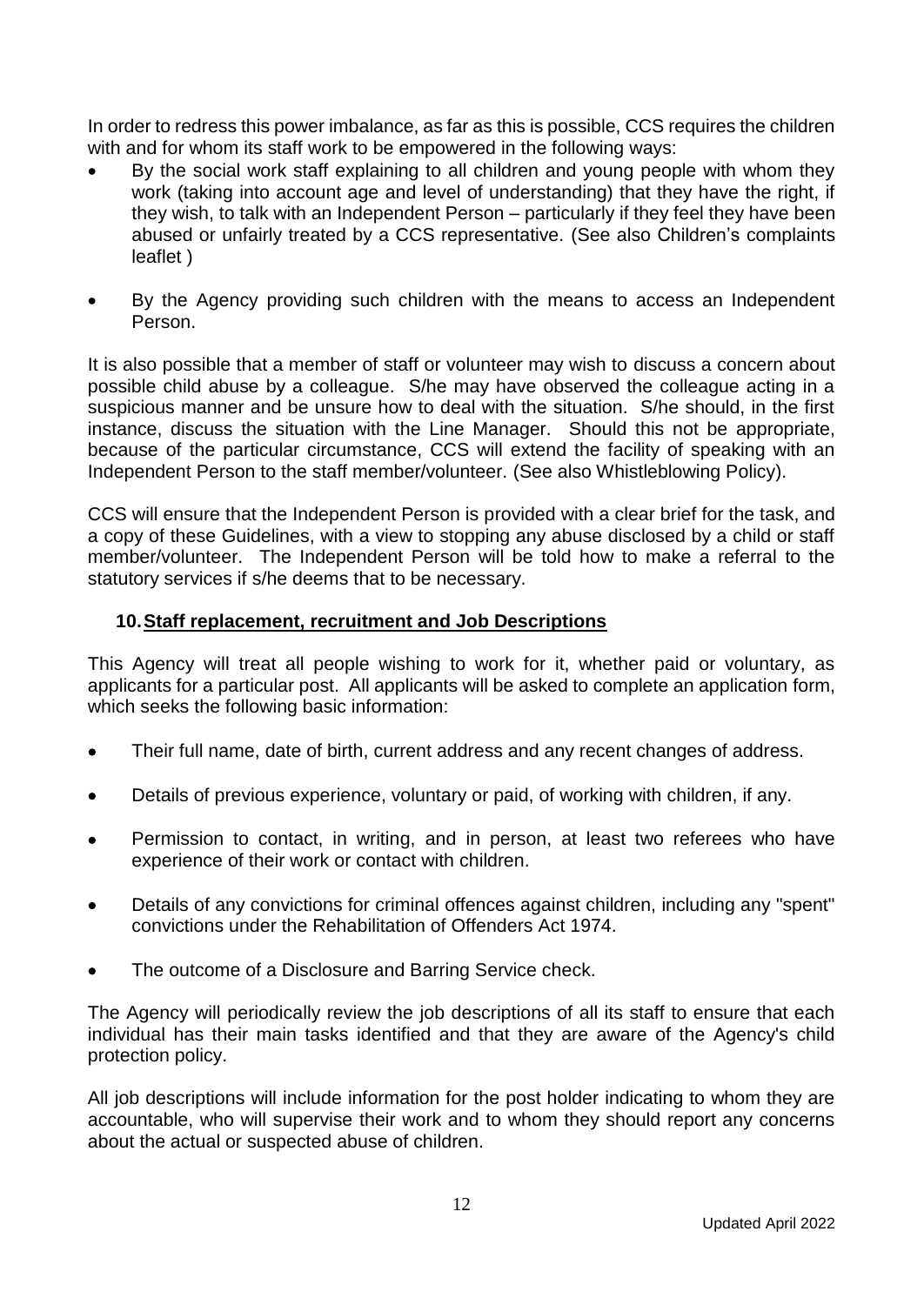In addition, employment contracts will outline the frequency of supervision sessions and the need for the supervisor to periodically explore with the post holder their relationship with any child they are working with. Supervisors will maintain brief written records of each supervision session and any other issues of note, which are observed. This Agency recognises that good supervision is a useful way of ensuring that its staff are working effectively, that they are gaining the most from their paid work and that it is an integral part of ensuring that children are protected from abuse.

Staff will be made aware of the availability of an independent person to whom they may go if they have concerns, suspicions or evidence that abuse by a colleague or manager has occurred. They will be advised to make use of this facility in situations where they are unable to seek advice and guidance through normal supervisory or management channels.

Staff must inform themselves of the Agency's Safeguarding policy and their own role within those procedures to prevent the abuse of all children, especially those children who are in contact with the Agency.

At interview, or as soon afterwards as possible, new post holders/volunteers, will be asked to produce some form of identification which gives the individual's full name and address, together with his/her signature or photograph; for example, a driving licence or passport. They will also be asked to provide original certificates, diplomas and/or degrees for qualifications. These checks are to reduce the risk of the Agency has not appointing an individual who has assumed a false identity.

The Agency, having been assured that a prospective employee or volunteer does not represent a known risk to children and has the right ability and commitment to prevent the abuse of children, will require post holders and/or volunteers to complete a probationary period of 6 months.

The Agency will ensure that the new employee will receive induction and any other training that enables them to perform their duties satisfactorily, and which informs them of the need to protect children from all forms of abuse. Staff will attend the Bristol Local Safeguarding Children Board Multi Agency training regularly, to refresh their knowledge in this area. This will be updated no less frequently than every 3 years.

Throughout the period of probation, their identified supervisor will supervise the work of the post holder. Notes of these sessions, along with any observations, will be made during the probationary period. On the set date for the probationary period to end, the post holder will meet with their supervisor to review the post holder's performance. The meeting will consider the supervision notes taken and observations made during the probationary period. There will be no assumption that the post holder has automatically completed their probationary period successfully by merely surviving in the post until the review date.

The supervisor must have no doubt as to the post holder's suitability for the post, their commitment to prevent the abuse of children and their commitment to work within these child protection procedures, before confirming the successful completion of the probationary period.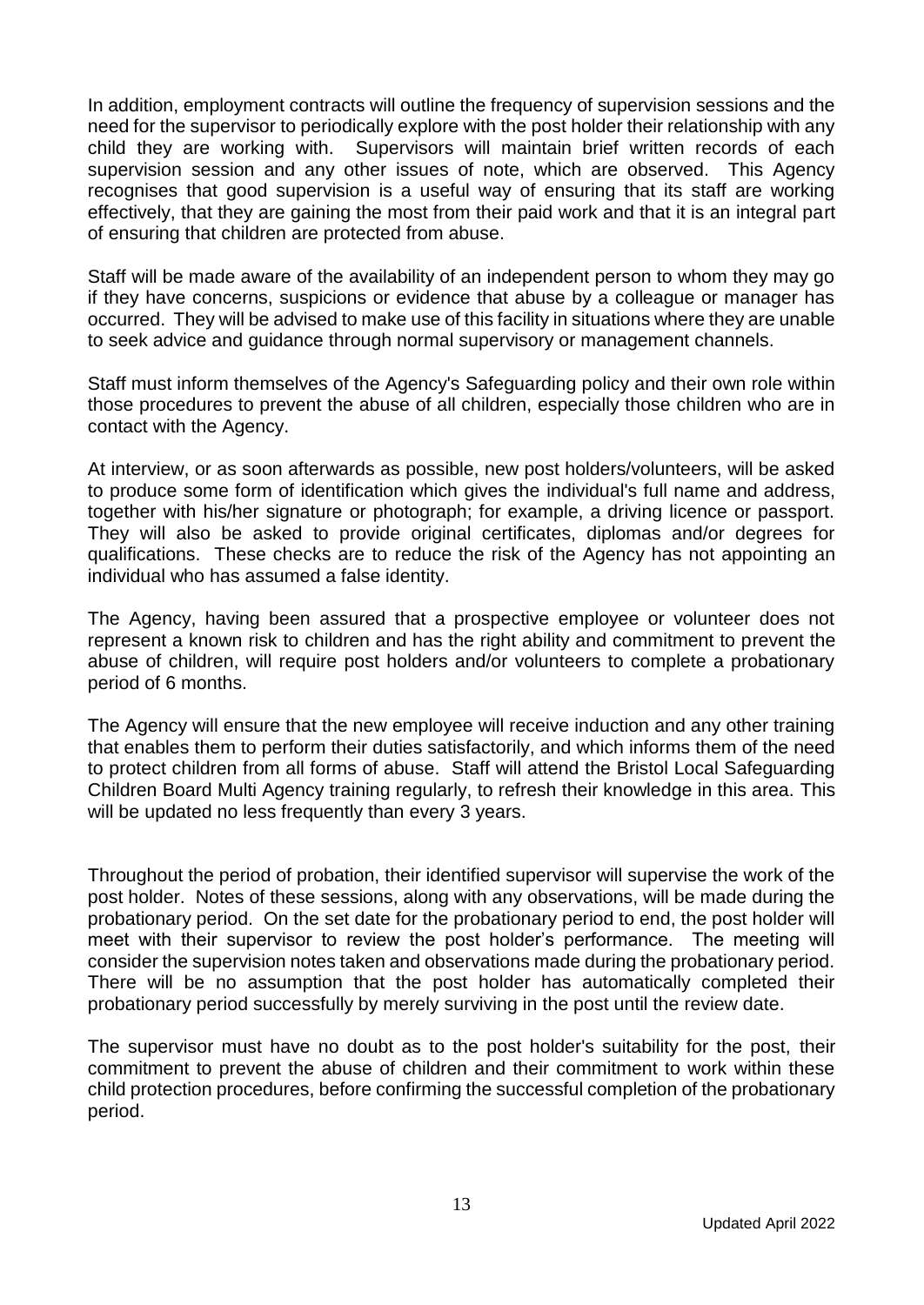Safeguarding training will be undertaken by all staff and volunteers at CCS, this includes adoption panel members and trustees. This training will need to be updated no less frequently than every three years.

#### **Notification**

The Disclosure and Barring Service will be notified of the instigation and outcome of any child protection enquiries.

#### **11.Historical Abuse**

#### **11A. INTRODUCTION**

CCS recognises that in the provision of services for children over many decades there may have been instances of children suffering abuse whilst in the care of the Agency. This policy and these procedure guidelines have been formulated to assist in the management of allegations of such abuse.

The Agency's Policy in relation to allegations of historical abuse is underpinned by the Statement of Core Values.

#### **11B PRINCIPLES**

The underlying principles of CCS's policy are in line with those which were devised by five major child care agencies, Barnardos, NCH, NSPCC, Save the Children and The Children's Society.

#### ▪ **Principle 1**

The Agency listens to, takes seriously and acts responsibly towards allegations of historical abuse.

#### ▪ **Principle 2**

The Agency seeks to promote the welfare of former service users who allege historical abuse.

#### ▪ **Principle 3**

The Agency promotes the protection of children who may be at risk from alleged perpetrators of historical abuse.

## **11C DEFINITION OF HISTORICAL ABUSE**

Historical abuse is the actual abuse reported by an adult that s/he was abused as a child or young person whilst receiving a service from the Agency.

■ An adult is defined as anyone aged 18 or over.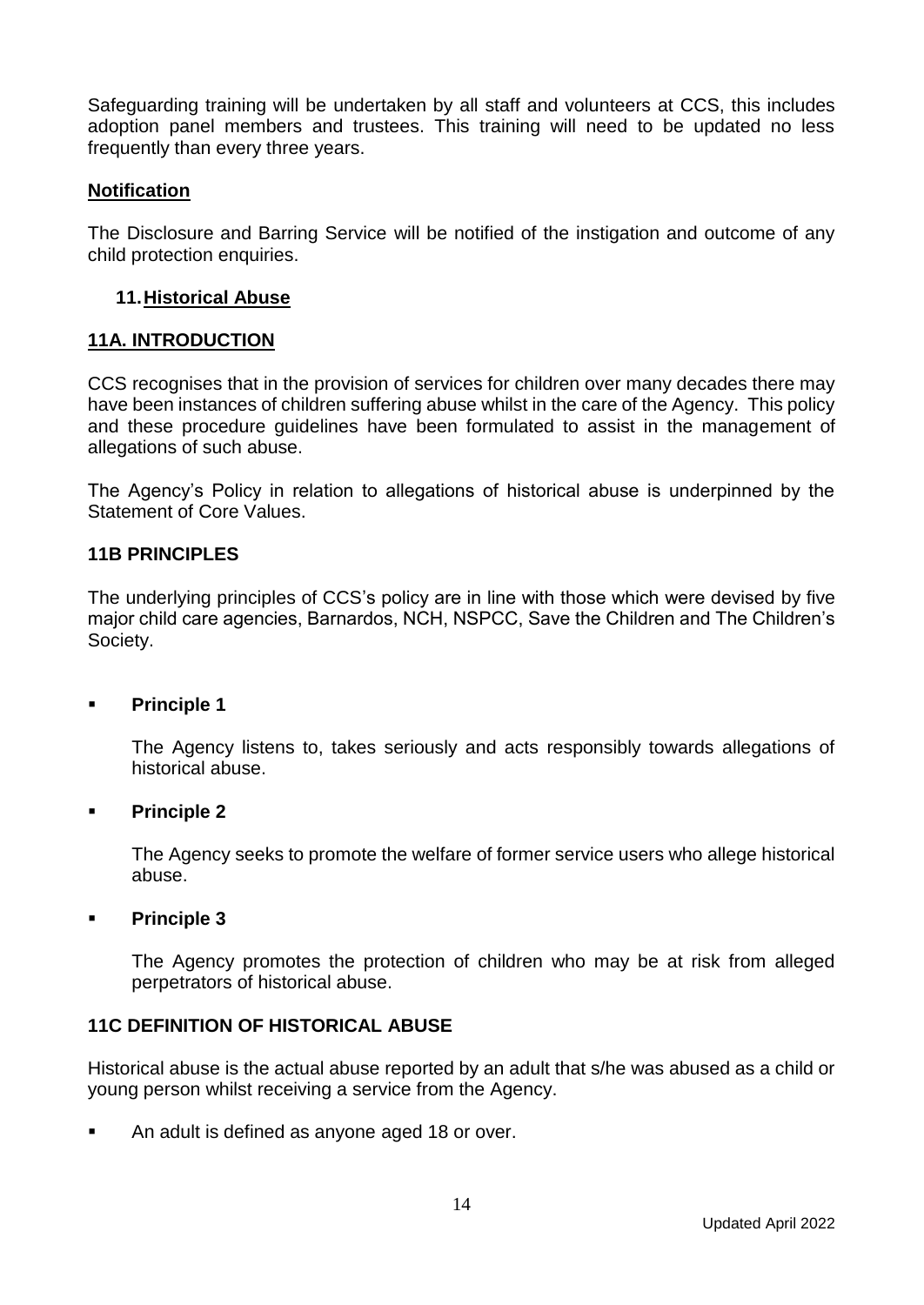- Abuse includes emotional abuse, neglect, physical injury and sexual abuse as defined in "Working Together" under the Children Act 1989 (England and Wales).
- Abuse does not include care of a standard that was commonly accepted at the time but would not be accepted now.

## **11D POLICY STATEMENT**

**It is the policy of CCS to pass information to the police about any allegations of historical abuse where it appears a crime may have been committed.**

#### **11E PROCEDURES**

#### **Dealing with Initial Referral**

- In commencing work with former service users, it shall be made clear that the policy of CCS is to pass information to the police about any allegations of abuse where it appears a crime may have been committed.
- Allegations of historical abuse may be made by service users currently known, who referred themselves in order to obtain access to records and/or advice on tracing family members. Allegations may be made by former service users, who are not currently known, whose reason for contacting the Agency is for the purpose of making the allegation.
- All allegations, whether made during an initial referral or later, must be recorded in detail and passed immediately to the Safeguarding Lead or, if she is not available, the CEO or other Social Work Manager.
- The person making the allegation will be reminded of CCS's policy of passing to the police information about abuse where it appears a crime may have been committed.
- The Safeguarding Lead, on receiving details of the allegation, will check the records of the former service user to see if there is any relevant information.

## **11F Decision regarding informing Police of allegations**

- The Safeguarding Lead will decide, on the basis of the details of the allegation, and any additional relevant information from the records (or any information on previous allegations made by the same person or about the same perpetrator) whether information should be passed to the police on the assumption that a crime may have been committed.
- When details are passed to the police, the Safeguarding Lead will inform (in writing) the person making the allegations. It may be appropriate for the social worker to whom the allegation was made also to tell the person verbally.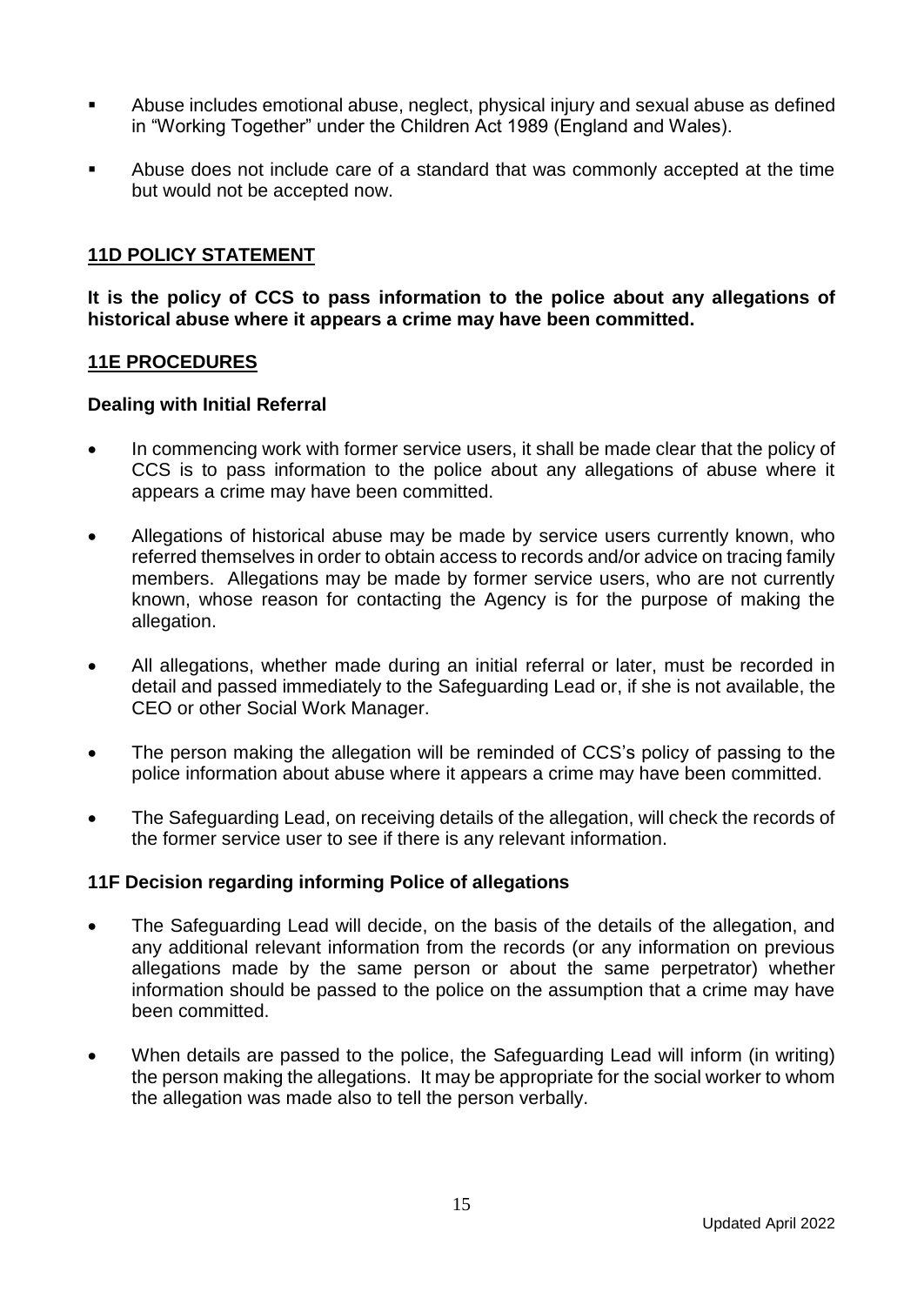- Should the Safeguarding lead decide that the criteria for informing the police are not met, they must record on the client's file why the decision has been made. The individual making the allegation will be informed.
- Whether or not the police are informed the Safeguarding Lead will notify the CEO and Chairperson of Trustees.
- A separate file shall be kept containing copies of all allegations of historical abuse, so that any patterns can be studied.

## **11G Counselling regarding historical abuse**

- Whether or not the police become involved, all persons making allegations of historical abuse are to be offered guidance regarding appropriate support and advice. For some, the opportunity to speak to a social worker from CCS may be sufficient but others may require more intensive and independent counselling.
- If independent counselling is requested, the Agency will provide information about appropriate sources, and advise the client how to involve her/his G.P. in any referral.
- Any requests for the Society to fund independent counselling will be considered by the Senior management team. Normally, such consideration will be given only when allegations have been substantiated.

## **11H Apologies and Legal Action**

- Any letters expressing apologies must be signed by the Chairperson of Trustees, who will first have the draft contents checked with the relevant insurers and legal advisers.
- In any situation where it is anticipated that a former service user is considering taking legal action against the Society, it is important that the relevant insurers are kept informed of the situation.

## **12.Contextual Safeguarding**

Definition of Contextual Safeguarding (Firmin, 2017): Contextual Safeguarding is an approach to understanding, and responding to, young people's experiences of significant harm beyond their families. It recognises that the different relationships that young people form in their neighbourhoods, schools and online can feature violence and abuse. Parents and carers have little influence over these contexts, and young people's experiences of extra-familial abuse can undermine parent-child relationships.

The Keeping Bristol Safe Partnership are taking part in the University of Bedfordshire Contextual Safeguarding Scale-Up Project. The project, which began in Bristol in April 2019, is an experimental system re-design looking to operationalise Dr Carlene Firmin's theoretical concept of contextual safeguarding. There are two levels to Contextual Safeguarding implementation:

Level 1 – the work undertaken to strengthen assessment and planning in domains outside the family home. Contextual safeguarding at this level challenges the principle that families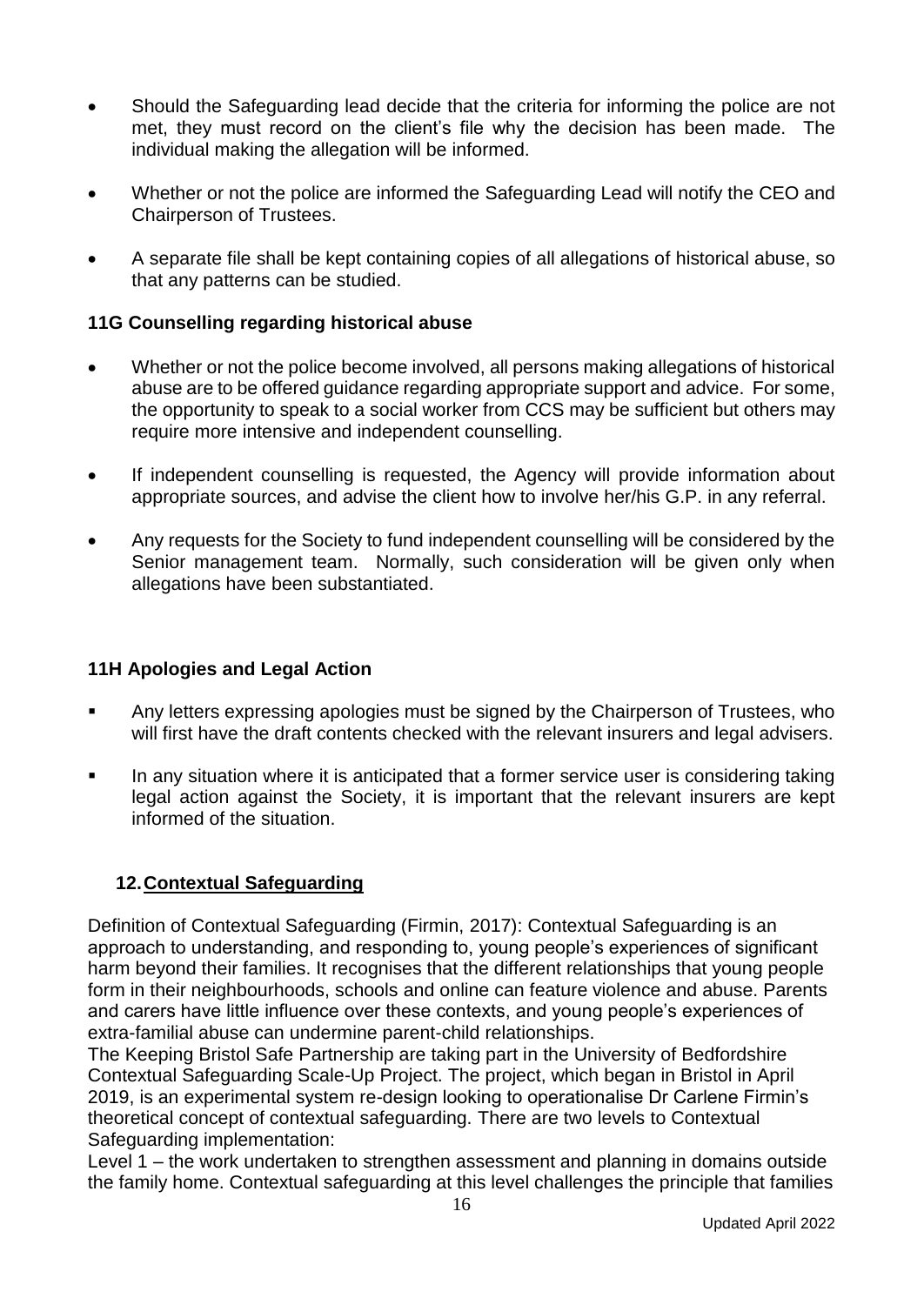are able to effectively safeguard their children from harm in the community when they are adolescents and when they are exposed to exploitation and violence. Level 2 – the development of contextual pathway, assessments, planning and interventions whereby a social work assessment approach is taken to assessing the needs of a peer group or place so that the individual needs are understood in the context in which they are occurring. The theoretical principle of this approach is that you are likely to be more effective in creating change by intervening with the context in which the harm is happening than repeatedly removing and protecting individuals from that context.

Children can face a range of safeguarding issues outside the family system or home, in particular related to criminality and exploitation including (but not limited to) child sexual exploitation, child criminal exploitation, county lines drug dealing, modern slavery including trafficking, and peer-on-peer abuse/serious youth violence.

Street conflict and involvement in gang activity can affect any young person, from any family, in any neighbourhood. Some young people are disproportionately affected by these issues. Many children growing up in the inner city areas of Bristol are at daily risk of experiencing street conflict and issues relating to gangs.

# **13.Child Sexual Exploitation**

Child sexual exploitation is, to a great extent, a hidden problem. However, campaigners are working hard to raise awareness of this form of child abuse. Children, both girls and boys, are groomed and forced, pressured or tricked into engaging in sexual activities or the taking of sexual images.

## **What is child sexual exploitation?**

Child sexual exploitation (CSE) is an illegal activity by people who have power or influence over young people. It is a form of sexual abuse in which a young person is manipulated into taking part in sexual acts. It can happen directly face to face, as well as over the internet and via mobile phones.

The young person may not recognise what is happening because the abuser makes them think they are in a relationship and are special. Child Sexual Exploitation can also happen as a result of violence, threats or intimidation. Therefore, it is important that professionals don't rely on the young person disclosing their abuse in order to identify that CSE is taking place.

Any child or young person may be at risk of sexual exploitation, regardless of their family background or other circumstances. This includes boys and young men as well as girls and young women.

Sexual exploitation can involve varying degrees of coercion, intimidation or enticement, including unwanted pressure from their peers to have sex, sexual bullying (including cyber bullying), and grooming for sexual activity.

Sexual exploitation of children and young people under eighteen involves exploitative relationships, violence, coercion and intimidation being characterised in the main by the child or young person's limited availability of choice resulting from social and economic and/or emotional vulnerability. It is essential all agencies stringently do all they can to reduce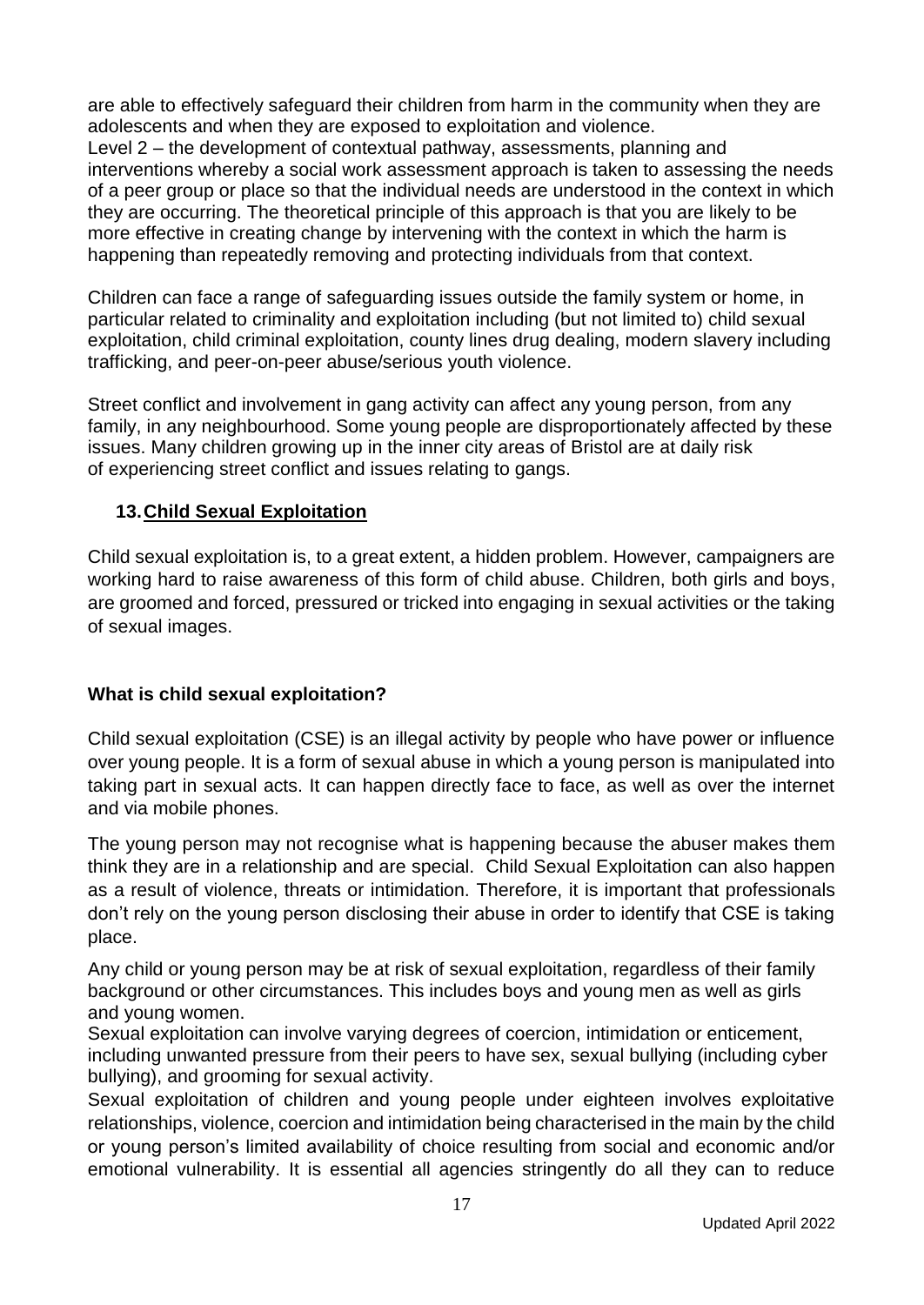incidents of missing young people and when a child does runaway robust efforts should be made to locate the individuals.

Sexual abuse can be very difficult to identify. Children who have been sexually abused may show a variety of signs and symptoms.

## **Warning signs**

- Going missing or absent for periods of time, or regularly returning home late without reasonable explanation
- Regularly missing school
- Being secretive about where they are and who they are with
- Secretive use of the internet
- Being in contact with older people online that are not part of their usual peer network
- Having unexplained new possessions, for example a mobile phone
- Having older boyfriends or girlfriends
- Isolation from peer group, family and friends
- Drug and alcohol misuse
- Displaying inappropriate sexualised behaviour, including how they dress
- Mood swings or changes in behaviour
- Changes in physical appearance such as weight loss or appearing tired all of the time or anal or vaginal soreness or an unusual discharge, and pregnancy
- Having unexplained injuries
- Frequent STI's or unwanted pregnancies
- suddenly starts to behave differently
- thinks badly, or does not look after, him or herself
- avoids being alone with a particular family member
- fears an adult or is reluctant to socialise with them
- tries to tell you about abuse indirectly, through hints or clues
- describes behaviour by an adult that suggests they are being 'groomed' for future abuse

For a few children these effects may be relatively short-term, depending on the individual child, the nature of the abuse and the help they receive. However, for many the effects can last into adulthood and cause a long list of problems, especially mental health problems and drug or alcohol misuse.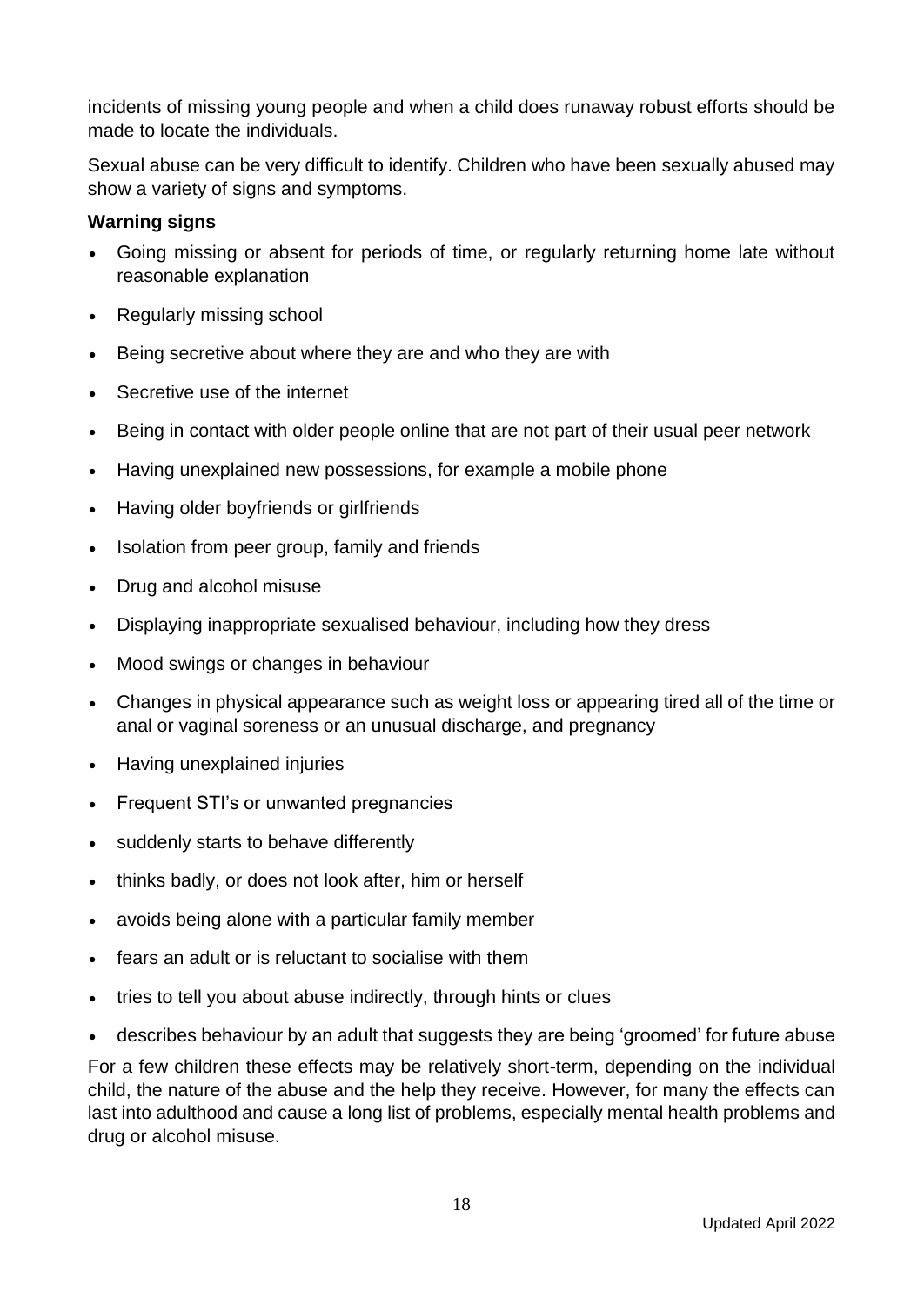There are a number of resources available on the Bristol Safeguarding website to raise awareness of CSE; they can be viewed here:

[Free From Fear](https://www.youtube.com/watch?v=SBd11O_2IEg) - a film designed by young people, to raise awareness of child sexual exploitation among young people.

[Can you See it?](http://www.barnardos.org.uk/cse-can-you-see-it) - a resource about peer-on-peer sexual exploitation to raise awareness with professionals has been developed by NWG, Barnardo's and the Met Police.

[List of CSE Services](https://bristolsafeguarding.org/media/aaeemb51/services-in-bristol-responding-to-cse-october-2019-x.docx) for professional services responding to Child Sexual Exploitation across Bristol.

[Fearless.org CSE resources](https://www.fearless.org/en/professionals/resources/cse) - a variety of free resources and films for professionals **14.County Lines Drug Dealing**

County lines is the police term for urban gangs supplying drugs to suburban areas and market and coastal towns. It involves child criminal exploitation (CCE) as gangs use children and vulnerable people to move drugs and money.

The Home Office published County Lines guidance in 2017 and a range of materials have been developed to help statutory and non-statutory staff identify victims and report concerns to protect those exploited through this criminal activity.

Home Office County Lines Guidance

Fearless.org have a variety of resources for professionals available on their website

[Fearless.org County Lines Resources](https://www.fearless.org/en/professionals/resources/gangs-(county-lines))

## **15.Online Abuse**

Modern communication technology; including the internet and social media, mobile phones and game consoles have become part of our everyday lives.

Young people are more at risk of exposure to inappropriate or criminal behaviour if they are unaware of the dangers which include:

- viewing unsuitable content e.g. hate material, adult pornography and/or extreme forms of obscene material, sites that endorse unhealthy behaviour
- internet chat rooms, discussion forums and bulletin boards being used to contact and groom children for inappropriate or abusive relationships, which may include requests to make and transmit pornographic images of themselves (Contacts made initially in a chat room are likely to be carried on via email, instant messaging services, mobile phone or text messaging)
- giving out personal information
- arranging to meet an online 'friend'
- becoming involved in, or the victim of, bullying, using text messaging and/or mobile phone cameras